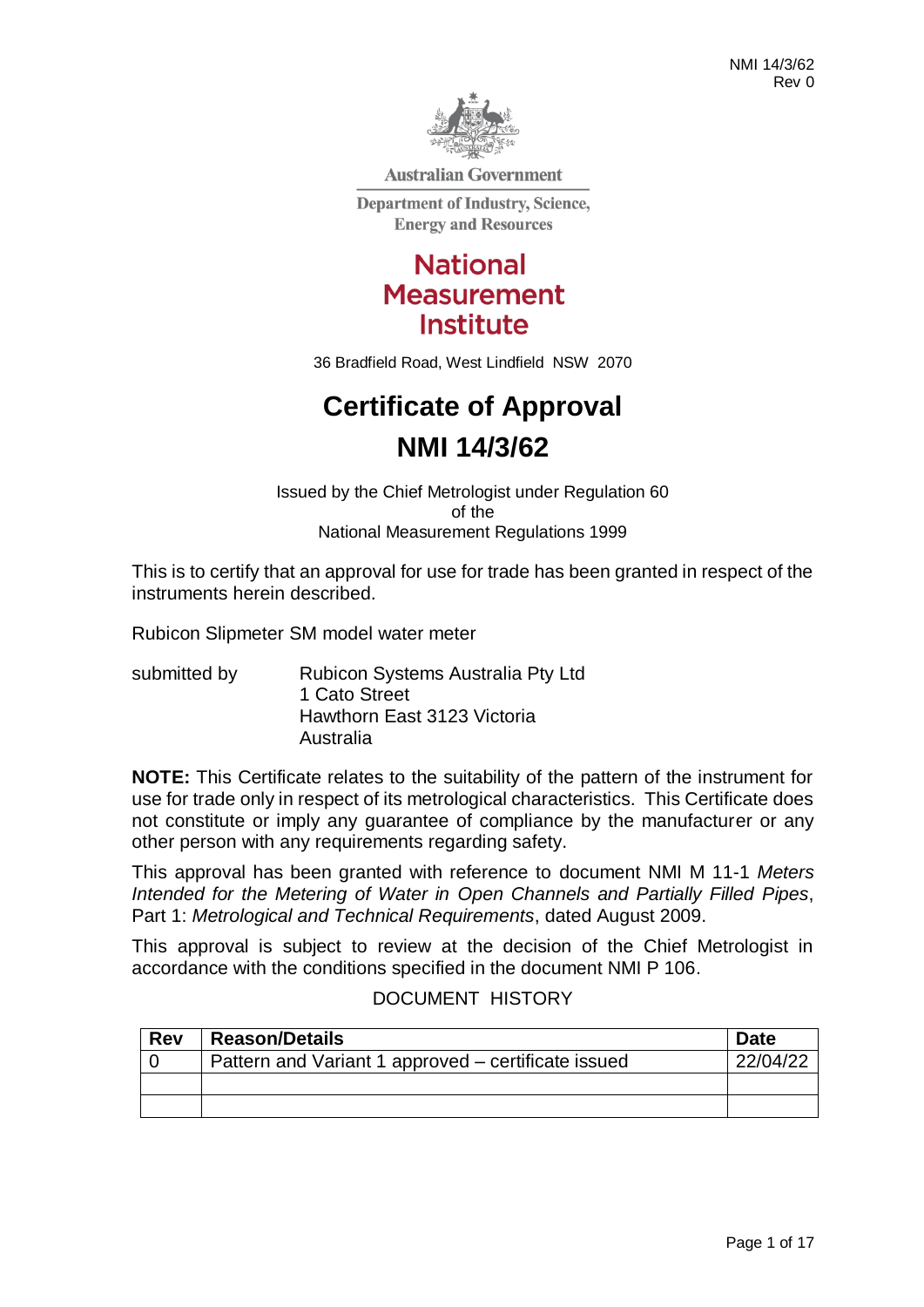#### CONDITIONS OF APPROVAL

#### **General**

Instruments purporting to comply with this approval shall be marked with pattern approval number 'NMI 14/3/62' and only by persons authorised by the submittor.

It is the submittor's responsibility to ensure that all instruments marked with this approval number are constructed as described in the documentation lodged with the National Measurement Institute (NMI) and with the relevant Certificate of Approval and Technical Schedule. Failure to comply with this Condition may attract penalties under Section 19B of the National Measurement Act and may result in cancellation or withdrawal of the approval, in accordance with document NMI P 106.

Signed by a person authorised by the Chief Metrologist to exercise their powers under Regulation 60 of the *National Measurement Regulations 1999*.

**Darryl Hines** Manager Policy and Regulatory Services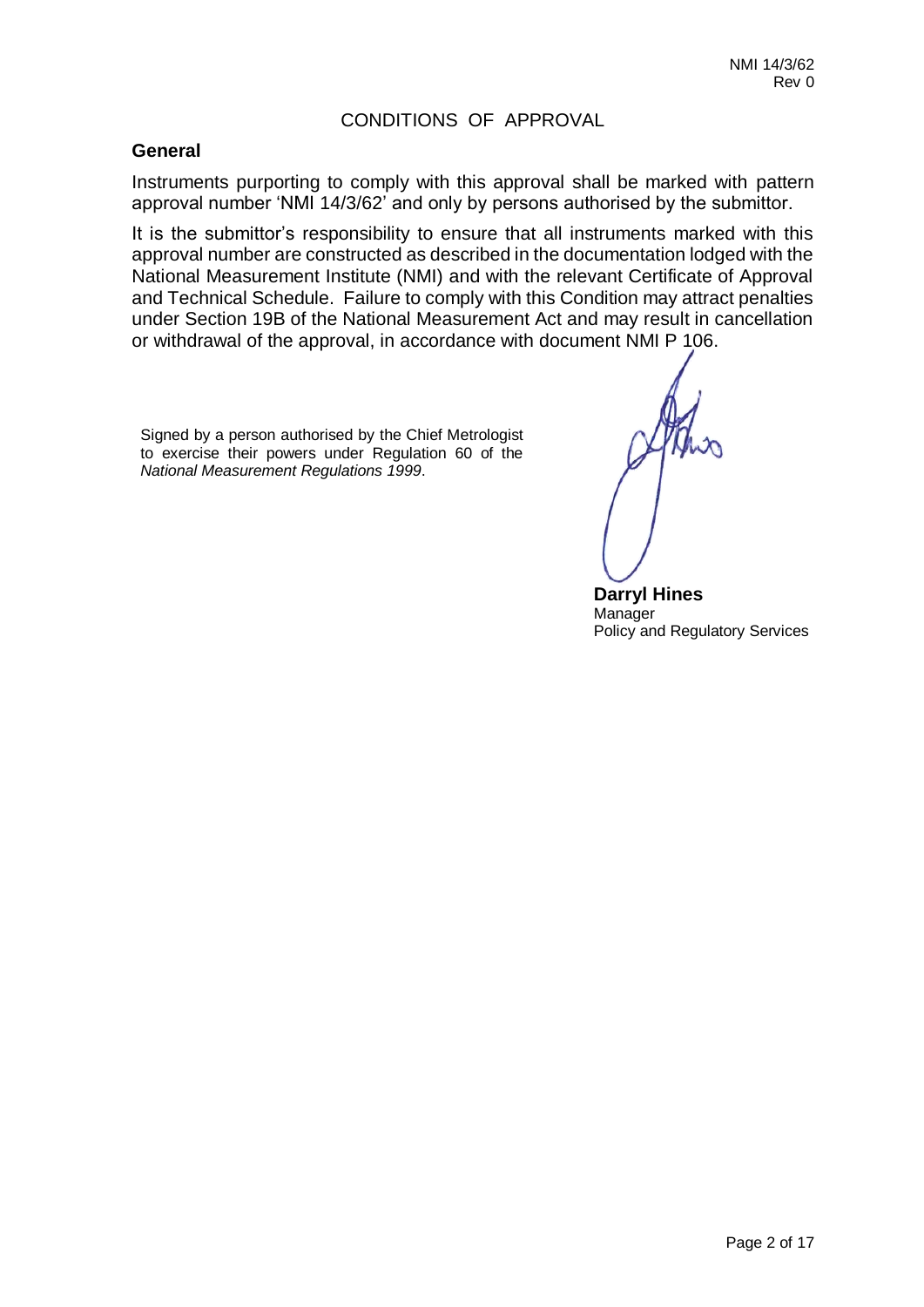#### TECHNICAL SCHEDULE No 14/3/62

#### **1. Description of Pattern approved on 22/04/22**

A Rubicon SlipMeter SM model water meter used to measure water supplies for trade.

#### **1.1 Field of Operation**

The field of operation of the measuring system using the Rubicon SlipMeter SM model water meter is determined by the following characteristics:

| Minimum flow rate, $Q_1$ :            | 1.0 ML/day       |
|---------------------------------------|------------------|
| Maximum continuous flow rate, $Q_3$ : | 31.5 ML/day      |
| Overload flow rate, $Q_4$ :           | 39.0 ML/day      |
| Flow rate ratio, $Q_3/Q_1$ :          | 31.5             |
| Maximum admissible temperature:       | 30 °C            |
| Maximum admissible pressure:          | 15 kPa           |
| Head loss:                            | 1.0 kPa (0.10 m) |
| Minimum water level:                  | 180 mm           |
| Accuracy class:                       | 2.5              |
| Electromagnetic class:                | E2 (industrial)  |
|                                       |                  |

Environmental class:

Control pedestal and indicating device: B (enclosed)

Meter box and ultrasonic transducers: B or C (open)

Note: See clause 5.2 and Annex A of NMI M 11-1 for more information regarding environmental classes and their intended applications.

| Orientation:    | Horizontal only                                            |
|-----------------|------------------------------------------------------------|
| Flow Direction: | Forward only                                               |
| Power supply:   | 12 V DC self-contained battery charged<br>from solar panel |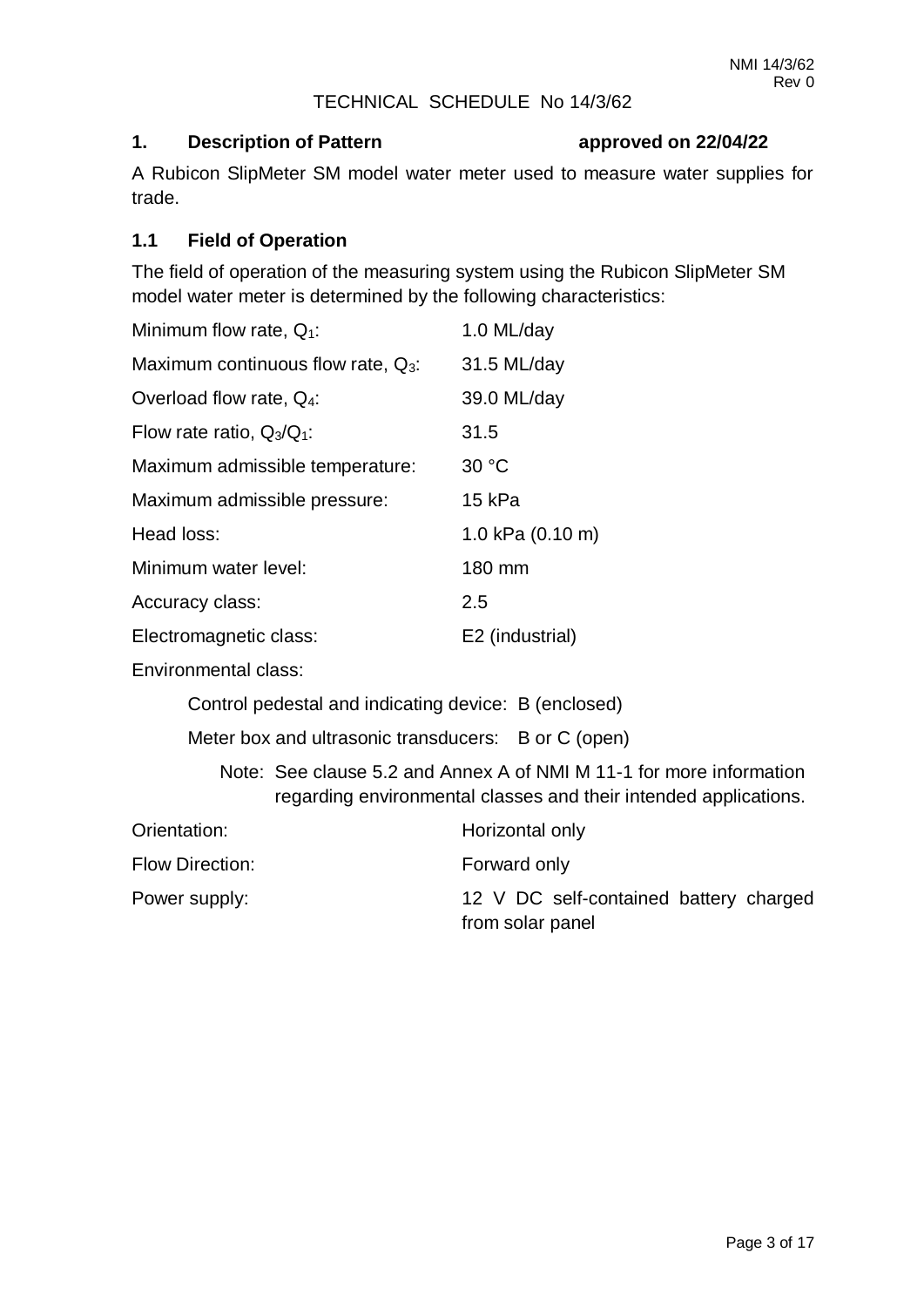### **1.2 Features/Functions**

The pattern consists of a flow tube incorporating a series of 16 pairs of Sonaray ultrasonic flow transducers that are mounted into a cuboid meter box (conduit), an upstream entry flare, a downstream undershot control gate (Figure 1), an Ultrasonic or a MicronLevel water level sensor (with MODBUS interface) (Figure 2) and a control pedestal which incorporates an indicating flow computer (calculator/indicator) (Figure 3). The meter box and control gate are connected to the control pedestal via a cable.

The pattern is identified by the model designation 79200 SM.600.XXXX. Where XXXX specifies the maximum measurement of water level in millimetres (mm).

The meter box has the internal dimensions of 600 mm (height)  $x$  600 mm (width)  $x$ 829 mm (length), with the ultrasonic flow transducer pairs to be aligned at an angle of 45°.

The pattern has features/functions as listed below:

Display: A digital, electronic, liquid crystal display capable of displaying totalised volume in units of cubic metres  $(m<sup>3</sup>)$  and megalitres (ML) allowing for an indication range of either:

000,000.0 ML to 999,999.9 ML with 0.1 ML increments; or

0,000,000,000 m<sup>3</sup> to 2,147,483,647 m<sup>3</sup> with 1 m<sup>3</sup> increments

Communications: MODBUS output

| <b>Component</b>                                           | <b>Materials</b>                                                                                |
|------------------------------------------------------------|-------------------------------------------------------------------------------------------------|
| Meter box                                                  | Marine grade aluminium alloys and<br>composite material                                         |
| Meter body, control gate, and<br>other structural elements | Marine grade aluminium alloys and<br>composite materials                                        |
| <b>Transducer housing</b>                                  | Injection moulded polycarbonate and<br>polybutyleneterephthalate blend                          |
| MicronLevel sensor                                         | Extruded marine grade aluminium, 316<br>graded stainless-steel, copper and gold<br>connections. |
| Control pedestal                                           | Marine grade aluminium alloys and<br>composite materials                                        |

Materials: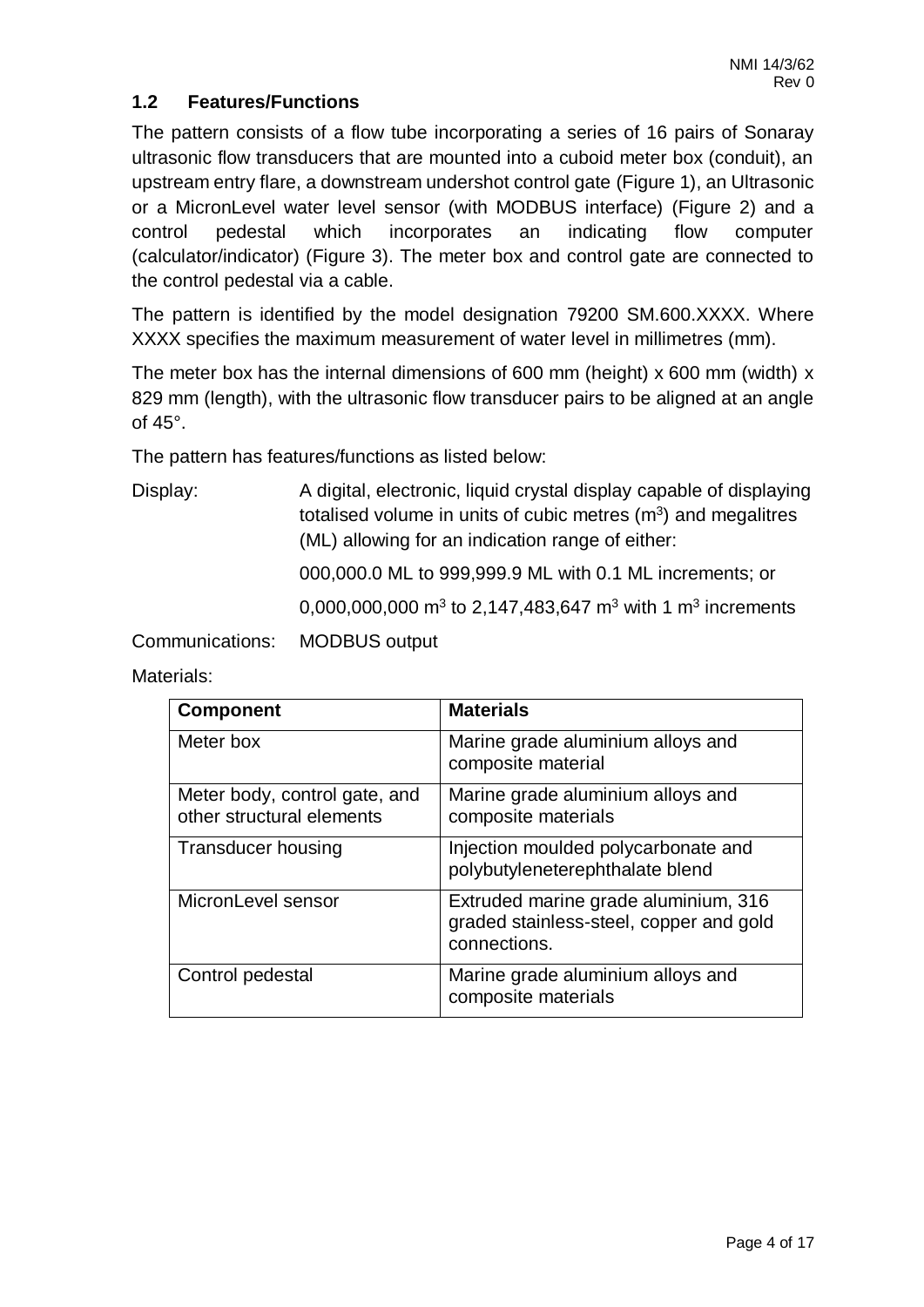# **1.3 Conditions**

### **1.3.1 Installation Conditions:**

The Rubicon SlipMeter SM model water meter is designed to be installed into a reinforced concrete structure (Figure 4) that allows for the metering of water through the meter box (conduit) from either:

- open channel to closed conduit; or
- open channel to open channel applications.

The meter shall be installed and mounted into a structure such that no water leaks or bypasses the meter box.

The meter is approved to operate in submerged flow conditions with the meter box completely full of water. This is the recommended operating flow condition.

The meter is approved to operate in partially submerged flow conditions with the meter box partially full of water, with a minimum water level of 180 mm.

If the water level drops below 180 mm, an alarm is raised and displayed by the meter. The meter may be configured to remotely communicate the alarm. The displayed volume will not accumulate when the water level is below the minimum level, however the flow will still be measured, volume calculated and these values recorded in the memory and accessible via the MODBUS interface, allowing for subsequent estimations of volume. Such volume estimations are not covered under this approval.

Where the meter is connected to a downstream closed conduit pipe, the nominal diameter of the pipe shall be equal to the internal width of the meter box. (Figure 5)

The meter shall be installed such that all upstream flow disturbances are minimised or eliminated. This includes entry vortices generated by low submergence levels and high velocity cross flows in the upstream channel.

The meter shall be installed with minimum lengths of unobstructed channel and/or straight pipe as specified in Table 1. The upstream length measurement is taken from the entry flare, and the downstream length measurement is taken from the control gate.

|                   | Minimum unobstructed length of channel (mm) |
|-------------------|---------------------------------------------|
| <b>Upstream</b>   | 1100                                        |
| <b>Downstream</b> | 1100                                        |
|                   | Minimum straight length of pipe (mm)        |
| <b>Upstream</b>   | Not applicable                              |
| <b>Downstream</b> | 2000                                        |

**Table 1 - Minimum upstream and downstream installation conditions**

# **1.3.2 Specified Installations**

The meter (pattern and variants) has not been tested or evaluated for metrological performance in specified installations as part of this approval.

More information regarding specified installation testing may be found in NMI M 11- 1 and NMI M 11-2.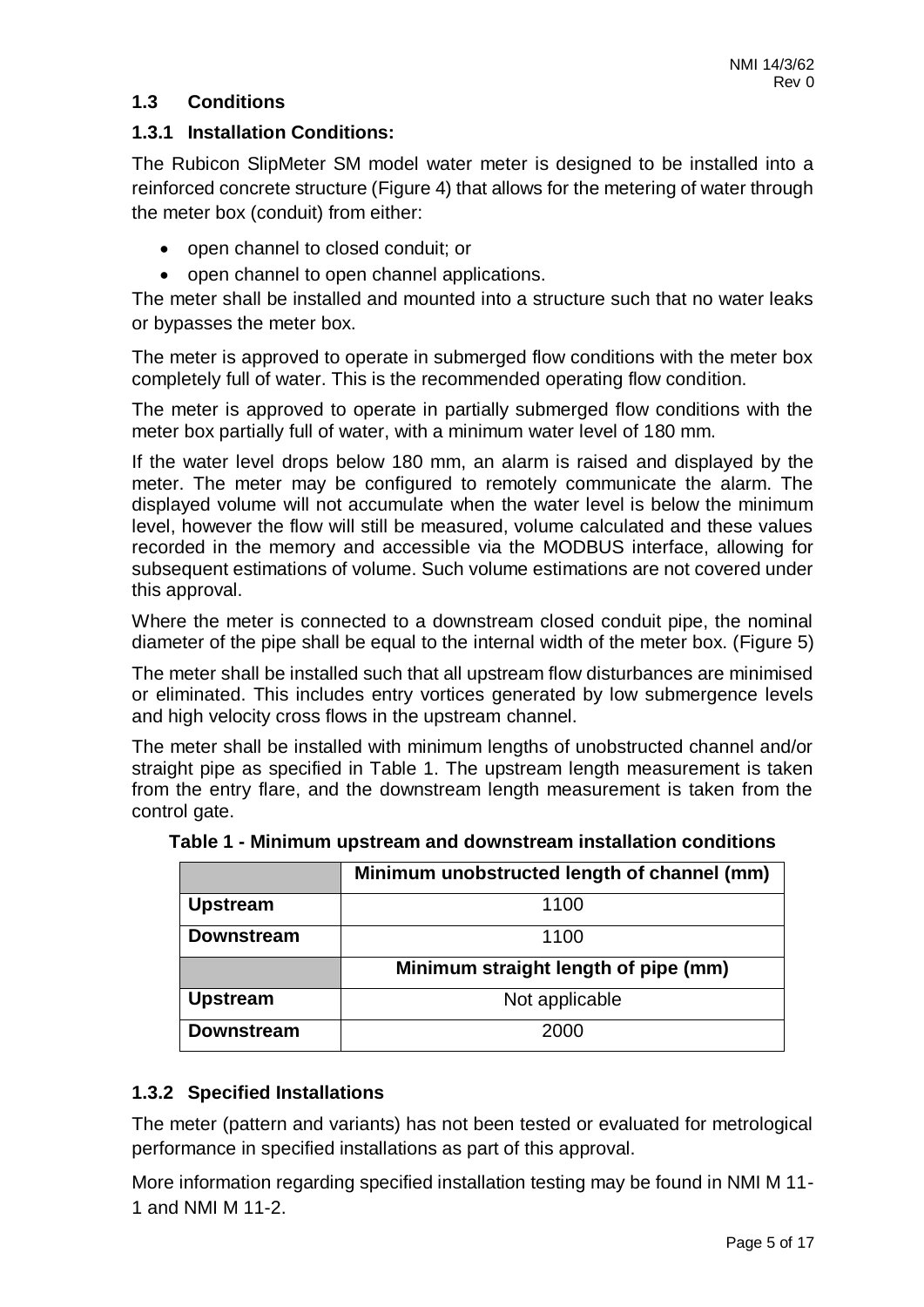# **1.3.3 Water Quality**

The meter is approved for use in the metering of potable water supplies.

The meter is approved for use in the metering of non-potable water supplies of an unspecified quality.

### **1.4 Software Version**

The pattern is approved for use with software/firmware versions:

- Flow sensor: V8.03
- Indicating flow computer: V6.11

#### **1.5 Verification Provision**

Provision is made for the application of a verification mark.

#### **1.6 Sealing Provision**

The pedestal and controller housing is sealed via a mechanical lock (Figure 6) preventing unauthorised access to the pedestal and indicating device. Unauthorised electronic access to the flow computer is prevented via the use of passwords. The flow computer is also mechanically sealed (Figure 7) using crimp seals providing evidence of unauthorised access and tampering.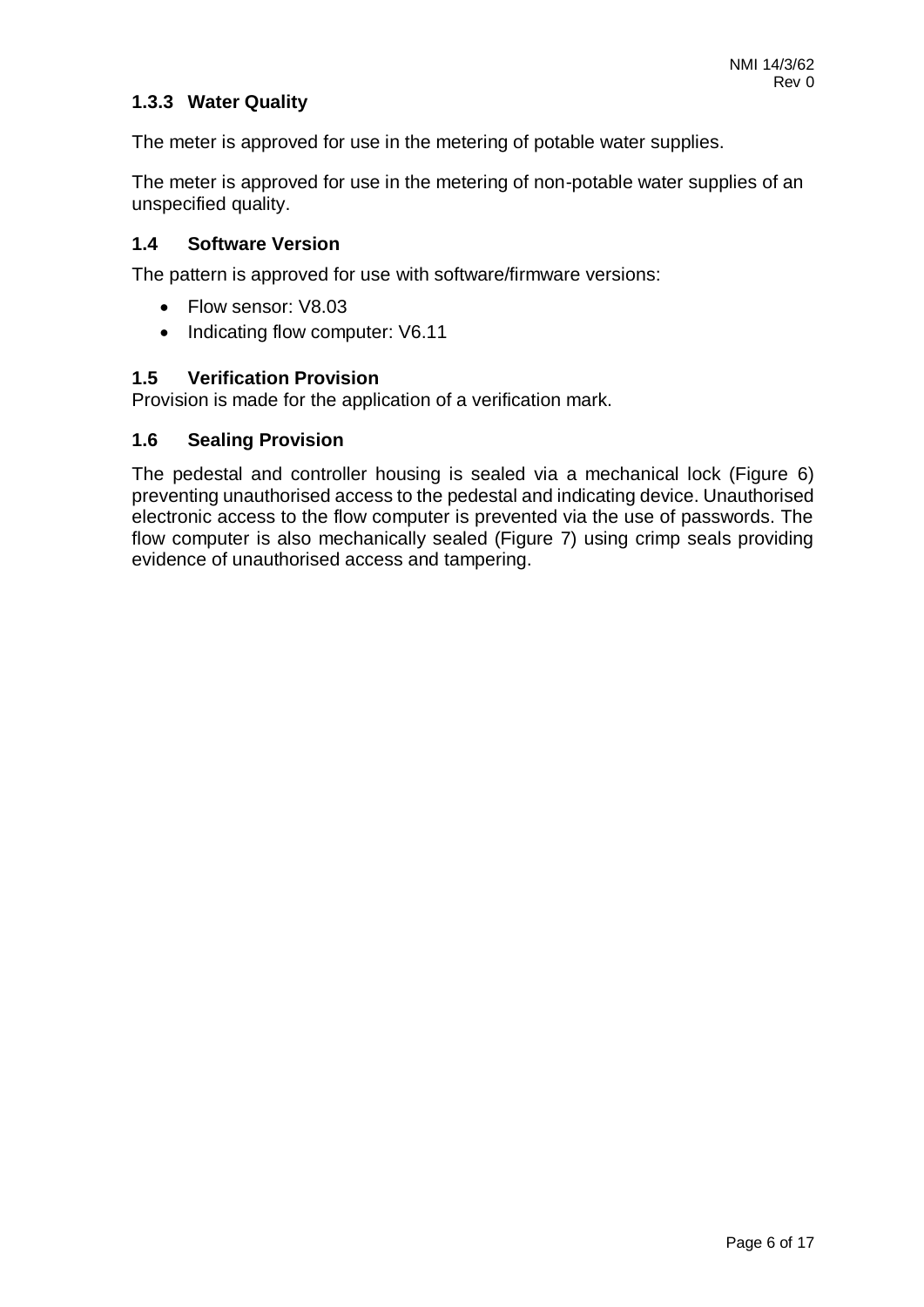### **1.7 Descriptive Markings and Notices**

Instruments are marked with the following data, either grouped or distributed on the casing, the indicating device dial or an identification plate (Figure 8):

| Manufacturer's name or mark                            | .                        |
|--------------------------------------------------------|--------------------------|
| Serial number                                          | .                        |
| Pattern approval number                                | NMI 14/3/62              |
| Numerical value of maximum continuous flow rate, $Q_3$ |                          |
| Flow rate ratio, $Q_3/Q_1$                             |                          |
| Unit of measurement                                    | ML or $m3$               |
| Maximum admissible pressure                            | 15 kPa                   |
| Head loss                                              | 1.0 kPa (0.10 m)         |
| Minimum water level                                    | 180 mm                   |
| Orientation                                            | н                        |
| Direction of flow                                      | $\rightarrow$ or similar |
| Accuracy class                                         | 2.5                      |

For instruments that incorporate electronic devices, the following information can either be physically marked on the instrument or provided electronically via the indicating device or similar means:

| Electromagnetic class                     | E2 (industrial)                                                      |
|-------------------------------------------|----------------------------------------------------------------------|
| <b>Environmental class</b>                |                                                                      |
| Control pedestal and indicating device: B |                                                                      |
| Meter box and ultrasonic transducers:     | B or C                                                               |
| For meters with an external power supply  | the voltage and frequency                                            |
| For battery powered meters                | a replacement date or similar<br>indication of expected battery life |
|                                           |                                                                      |

#### **2. Description of Variant 1 approved on 22/04/22**

The pattern is approved with an alternative model designation Rubicon SlipMeter type model 73802 SMA-600-1500-L (Figure 9 and Figure 10).

The meter has the same features and functions as the pattern except the length of the flow tube is increased to 848 mm.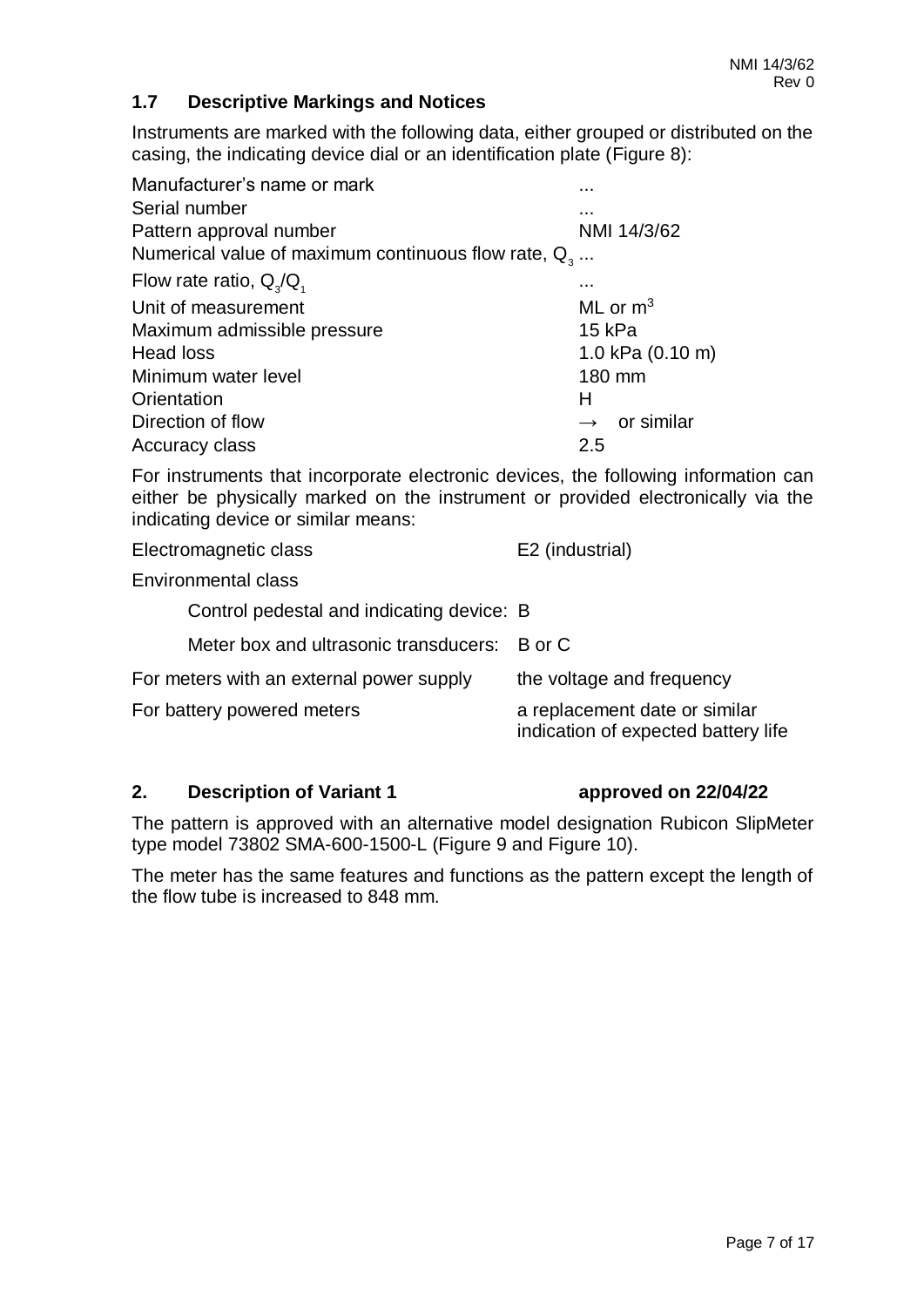#### TEST PROCEDURE No 14/3/62

This Approval and Certificate is issued only with respect to the design (the pattern and variants) of the water meter described herein. The calibration and measurement accuracy of individual water meters manufactured and marked in accordance with the approved pattern and variants should be verified in accordance with the test procedures specified below, or as required by relevant legislation.

Water meters tested for initial verification shall comply with the Certificate of Approval, Technical Schedule, and the maximum permissible errors for initial and subsequent verifications at the operating conditions in effect at the time of verification. Maximum permissible errors for the initial and subsequent verification of water meters are given in the *National Trade Measurement Regulations 2009* (Cth).

Water meters shall be verified in accordance with NITP 14 *National Instrument Test Procedures for Utility Meters*.

The following exceptions apply for accuracy class 2.5 meters:

- The maximum permissible errors shall be:
- $\pm$ 2.5% within the flowrate range  $Q_1$  to  $Q_4$ . The flow rates specified for initial verification in NMI M 11-2 shall replace the
- flow rates specified in NITP 14.
- NOTE: NMI reserves the right to vary this procedure. Any such variation shall be notified in writing by NMI.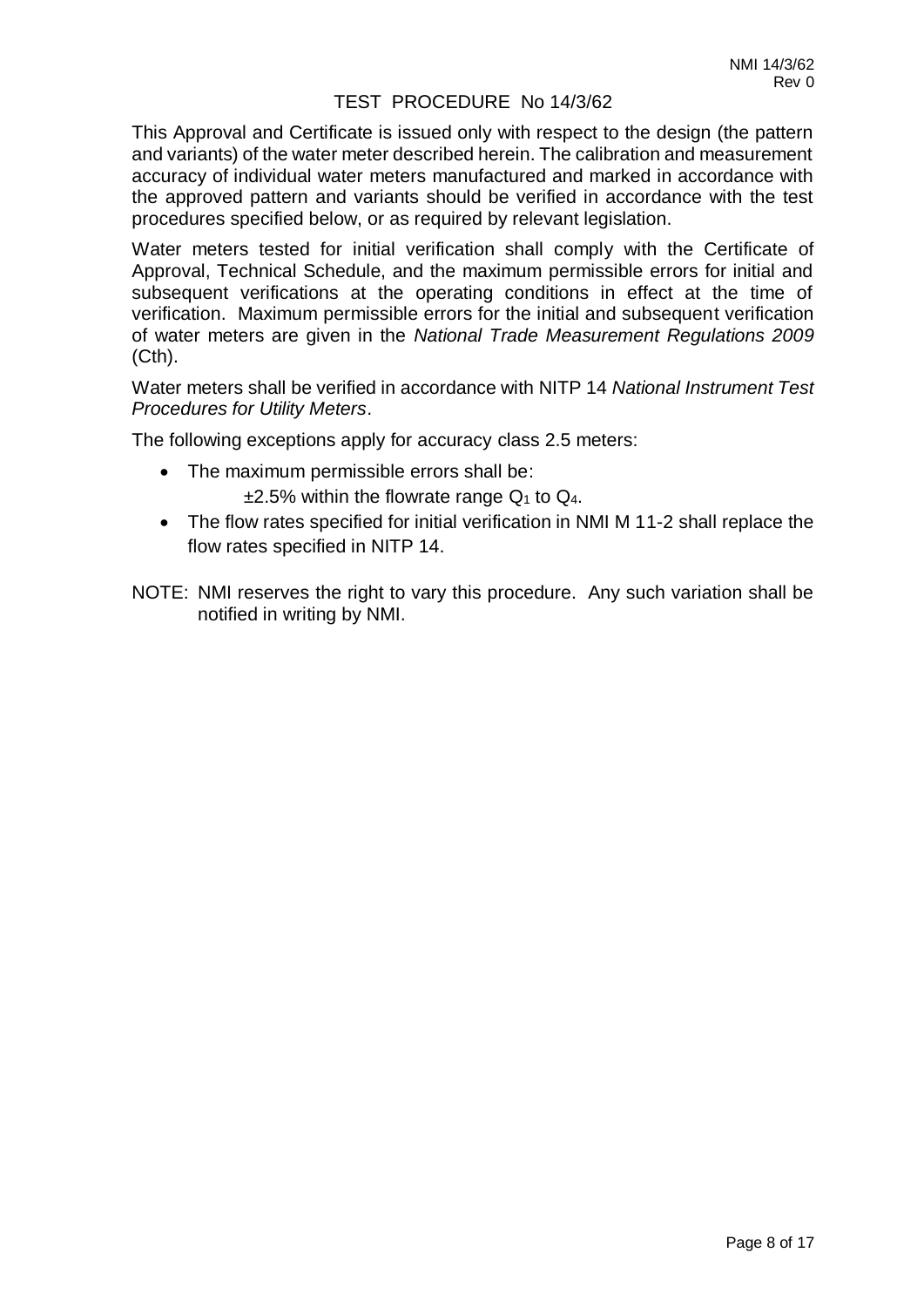

The Pattern – Rubicon SlipMeter SM model water meter – Meter box, control gate and entry flare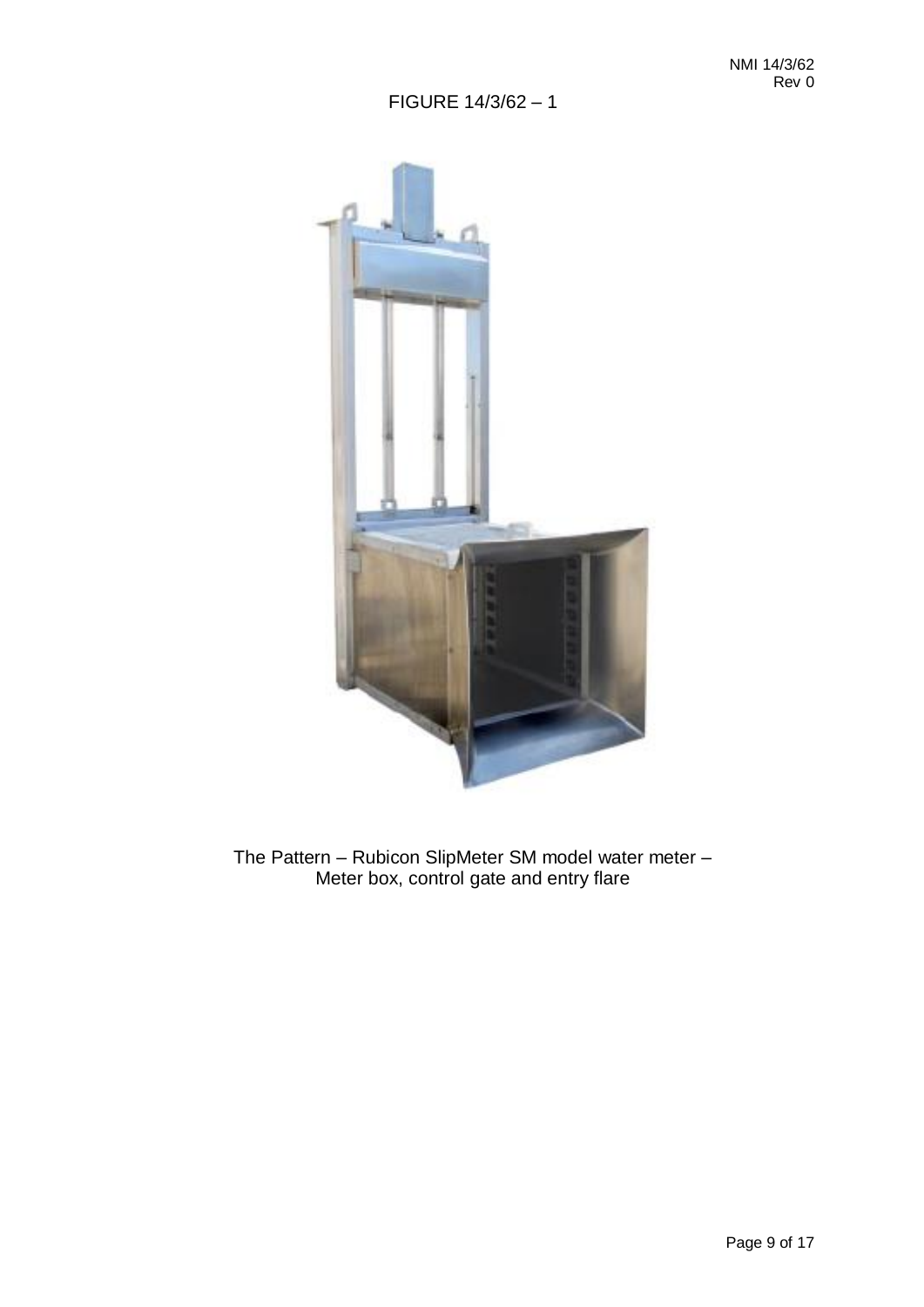

Rubicon SlipMeter – MicronLevel water level sensor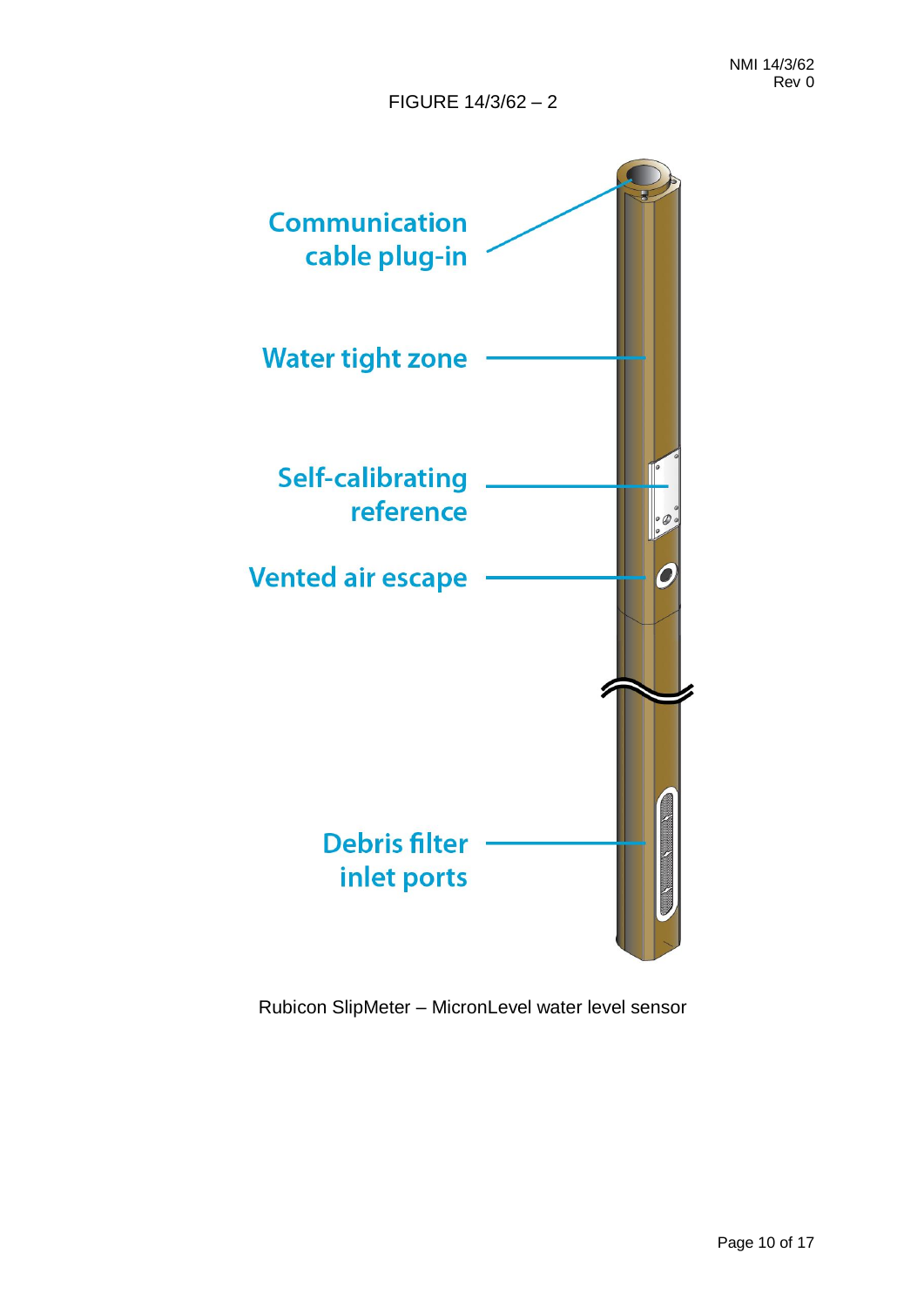

Image of the Control Pedestal and Indicating Device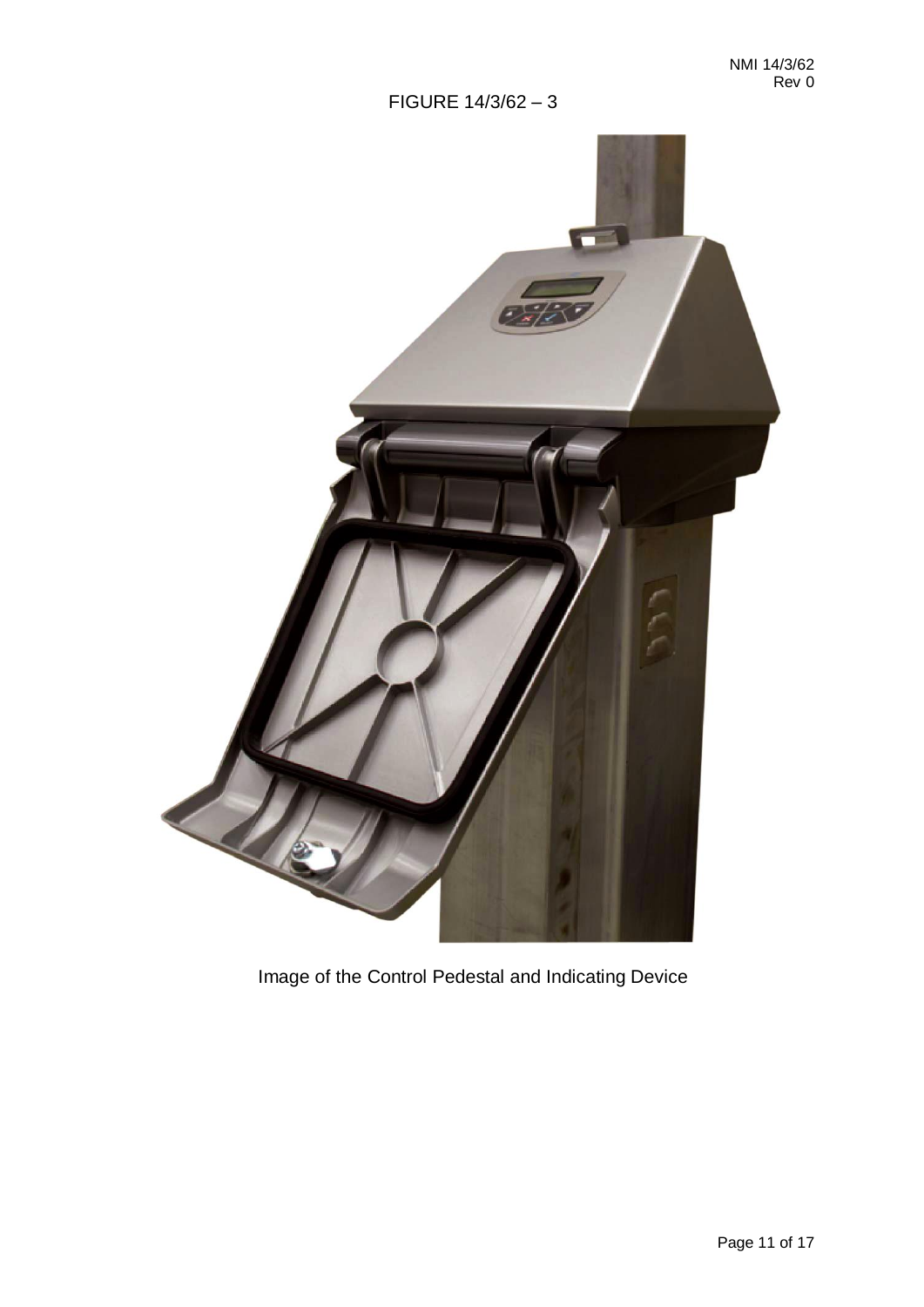

Example of Rubicon SlipMeter installed into a headwall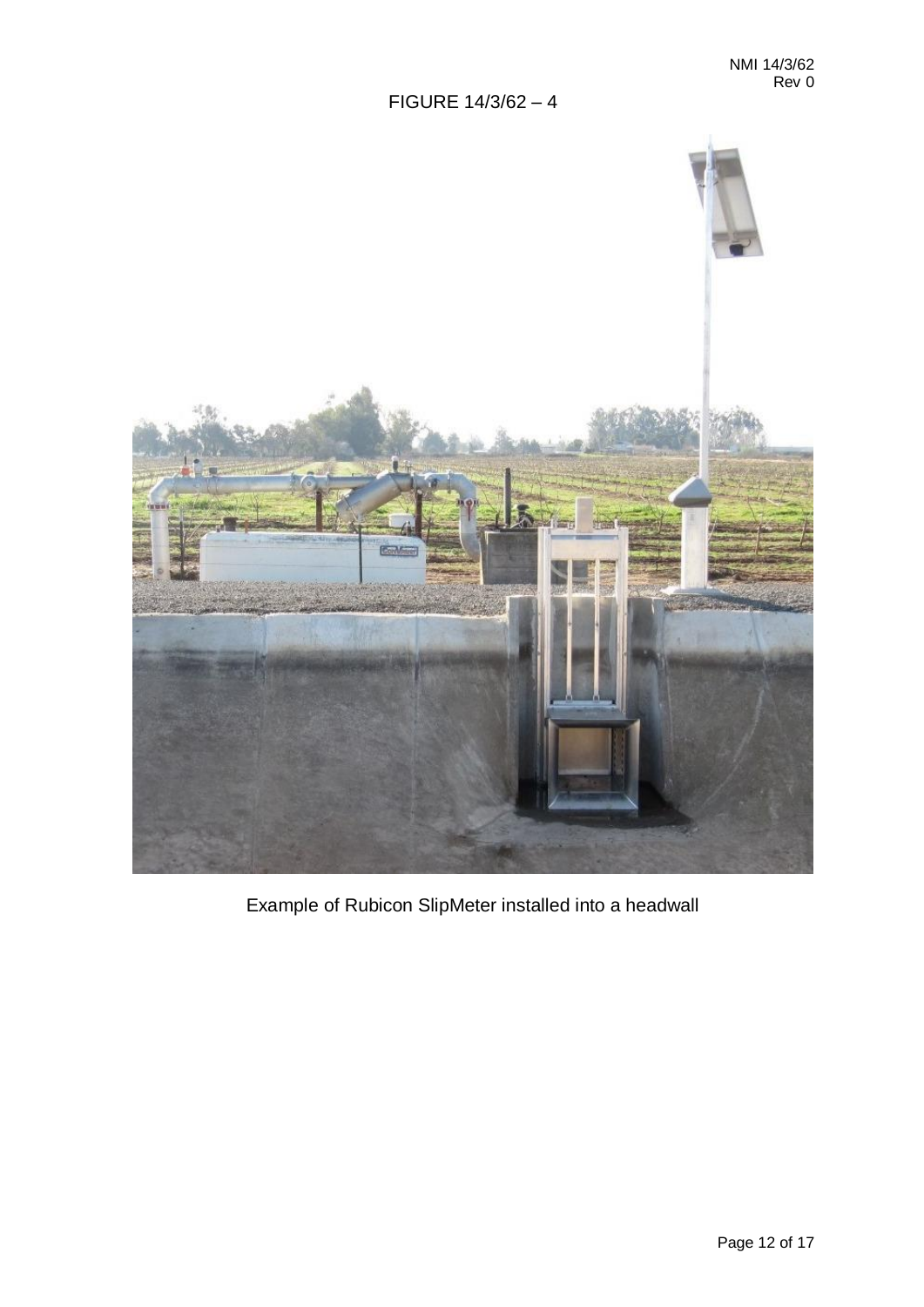

SlipMeter - Example of downstream pipe connection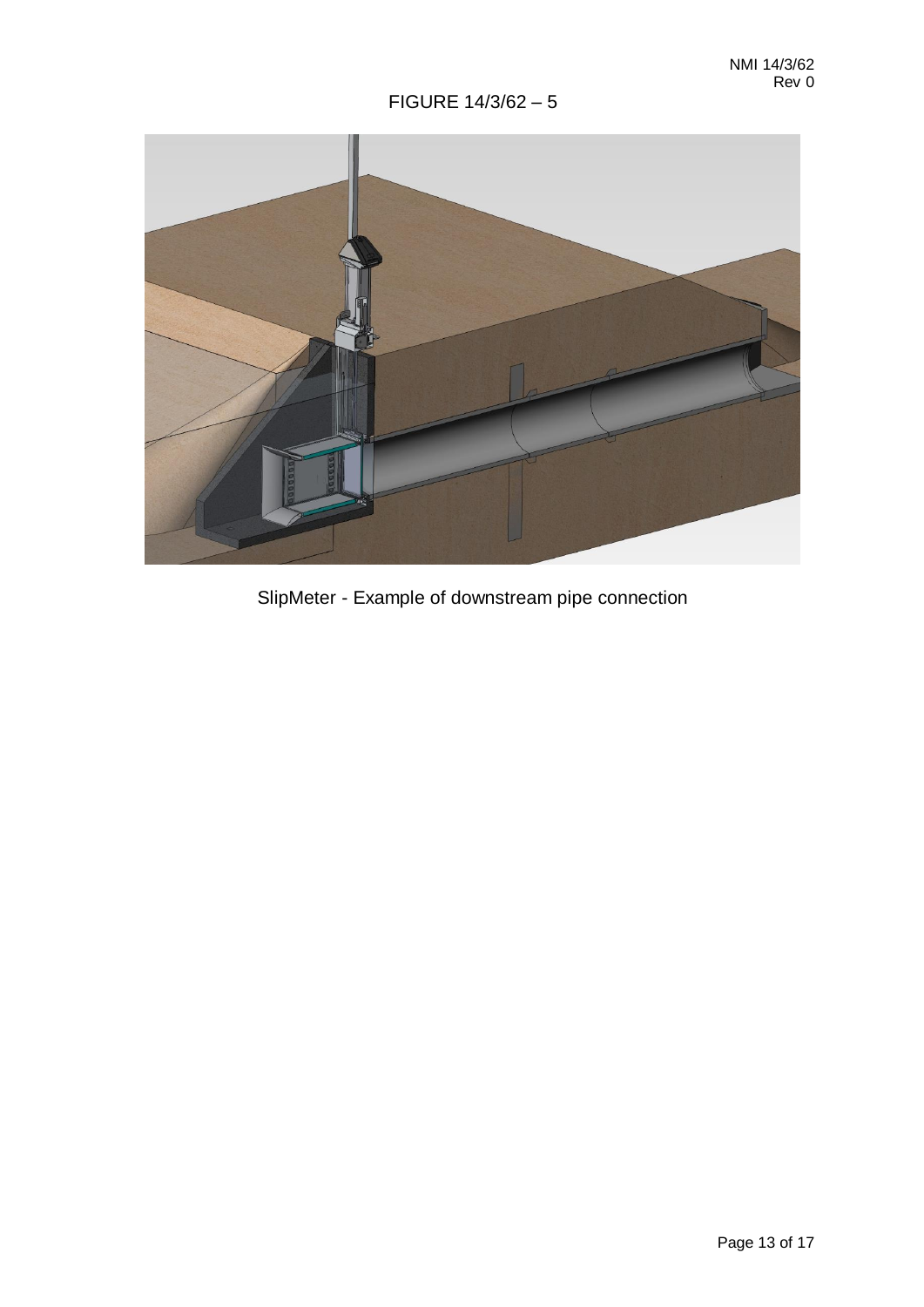

# SlipMeter – Control Pedestal and Indicating Device Sealing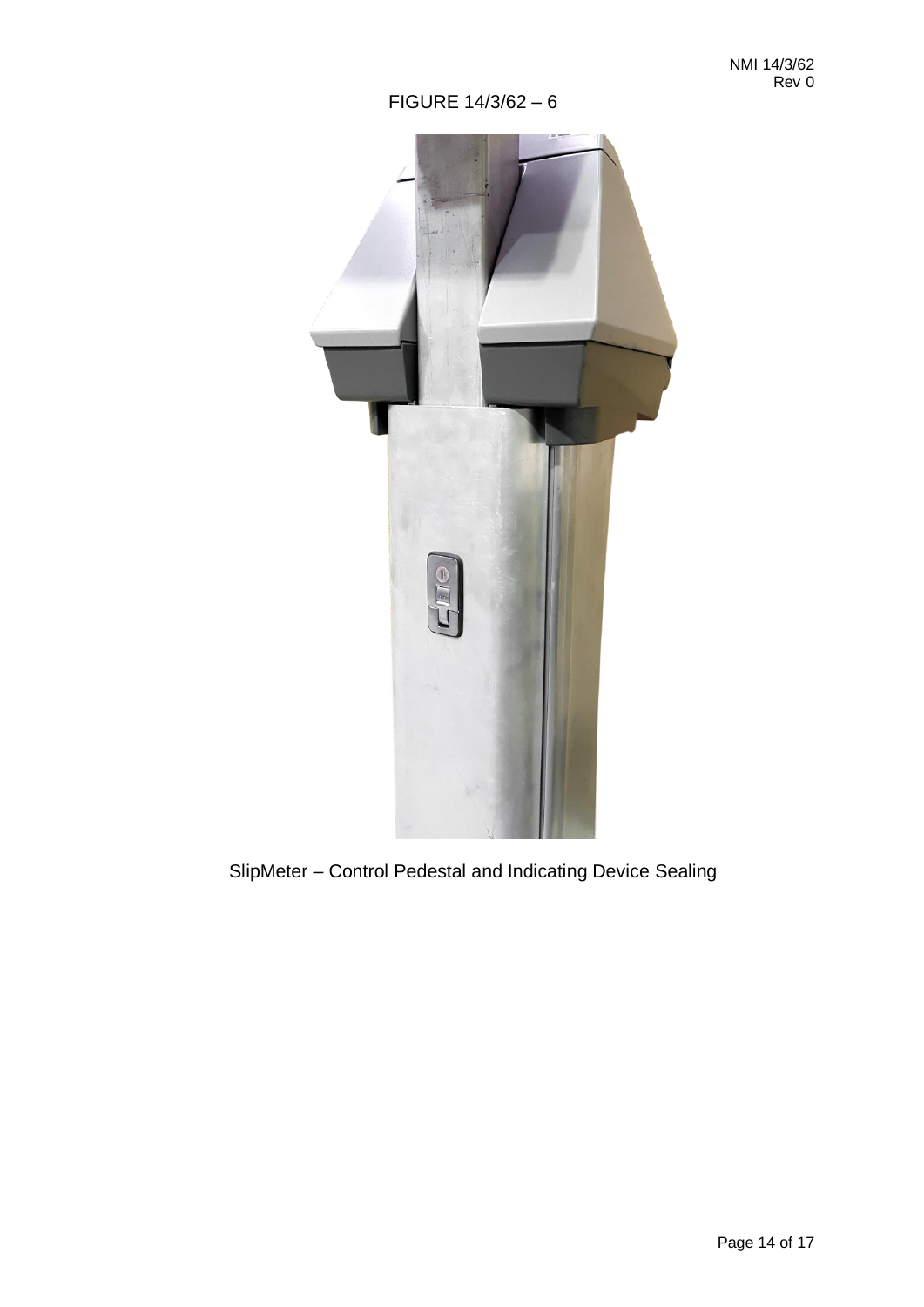

SM SlipMeter - Flow Computer Mechanical Sealing

# FIGURE 14/3/62 – 8

| <b>RUBICON™</b>                | <b>SlipMeter<sup>®</sup></b><br>Patents applied for |
|--------------------------------|-----------------------------------------------------|
| Item No: 79200                 | Q3: 31.5 ML/d                                       |
| Model No: SM-600-1500          | Q3/Q1: 31.5                                         |
| Serial No: 123456-012345       | <b>Accuracy Class: 2.5</b>                          |
| Weight: 195kg, (429 lbs)       | NMI 14/3/xx                                         |
| IP Rating:                     | IP68 Submerged components                           |
|                                | <b>IP54 Elevated components</b>                     |
| Power Supply: 12 VDC           | Max Pressure: 15 kPa                                |
| Flow / Orientation: Horizontal | Pressure Loss: Ap0                                  |
| <b>Rubicon Water™</b>          |                                                     |

SlipMeter – Example Markings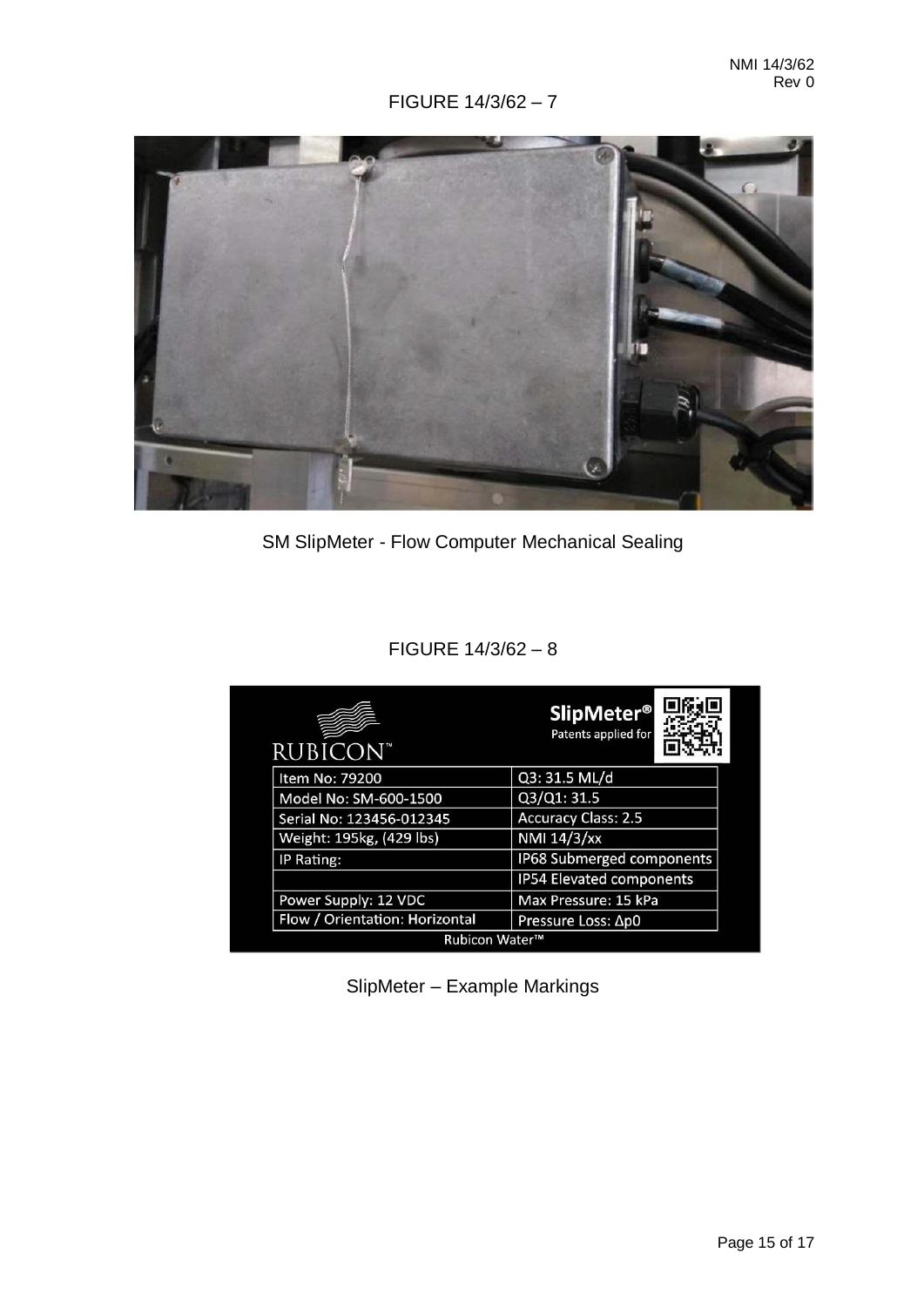

Rubicon SlipMeter SMA model water meter – Meter box, control gate and entry flare